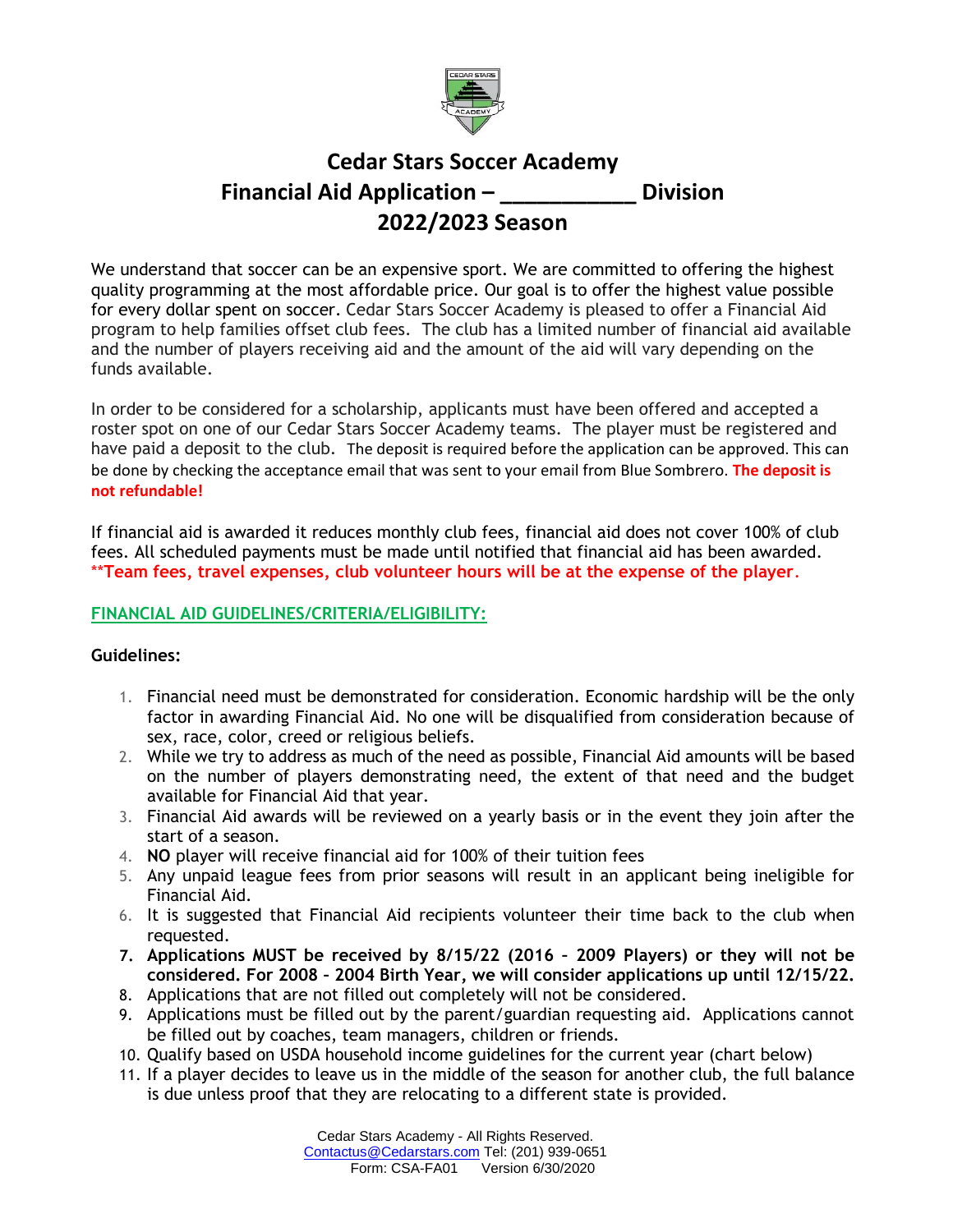

### **2021 Poverty Guidelines for the 48 Contiguous States & District of Columbia**

| <b>Number of Persons in Family/Household</b> | <b>Poverty Guideline</b> |
|----------------------------------------------|--------------------------|
|                                              | \$12,880.00              |
|                                              | \$17,420.00              |
|                                              | \$21,960.00              |
| 4                                            | \$26,500.00              |
|                                              | \$31,040.00              |
| 6                                            | \$35,580.00              |
|                                              | \$39,120.00              |
| 8                                            | \$44,660.00              |

Reference Source: <https://aspe.hhs.gov/poverty-guidelines>

\*\*\*\* The 2021 poverty guidelines are in effect as of January 13, 2022

\*\*\* For families/households with more than 8 persons, add \$4,540 for each additional person.

# **Financial Aid Criteria/Eligibility:**

- Family needs
- Number of children in a family
- Number of players in CSA Soccer
- Family Income
- Overall Financial Situation
- The player applicant must be a full-time student with a GPA of 2.0 or above

After Financial Aid is awarded, the remaining balance of player registration fees must be paid in full by January 3rd, 2021 unless an approved payment schedule is in place. Failure to maintain good financial standings with CSA will result in a player being ineligible to participate in practice and games.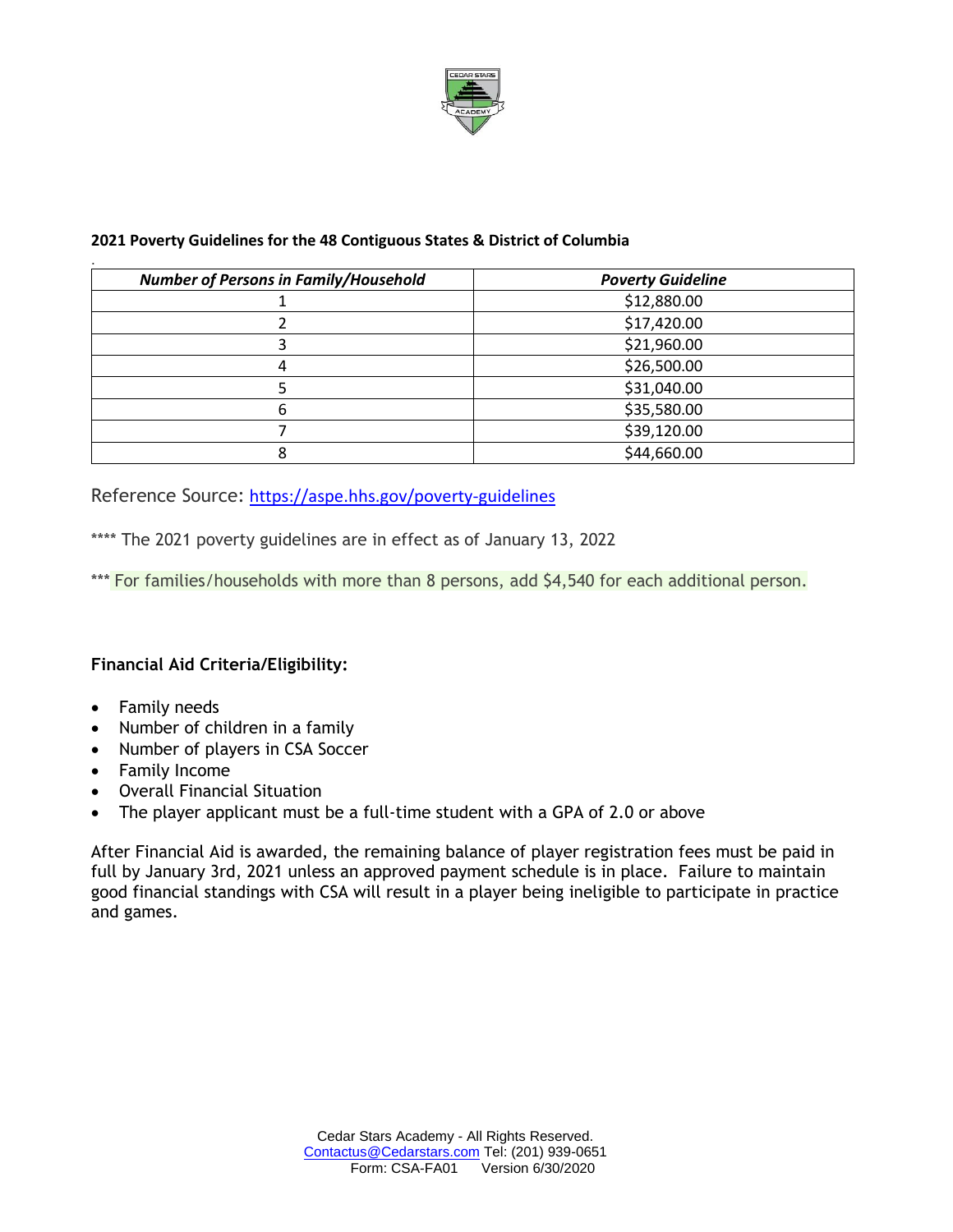

#### **INSTRUCTIONS FOR COMPLETING THE FINANCIAL AID APPLICATION FOR CSA:**

#### **Documents Needed:**

- 1. Complete all requested information on the application for financial aid.
- 2. Attach a copy of completed IRS 1040 form (front and back) from the most recent tax year
- 3. Copy of a valid photo ID
- 4. Copy of a utility bill matching the address on the government ID
- 5. Proof of most recent semester report card

#### **Signature & Mailing:**

1. Sign and date the form. Please make sure all the above documents are included. **No application will be reviewed unless we have all five documents submitted and deposit is made. NO EXCEPTIONS!** 2. Send or drop off the application for Financial Aid to Cedar Stars Academy at:

# **Cedar Stars Academy, 3 Empire Blvd. South Hackensack, NJ 07606 RE: Financial Aid Board**

**Financial Aid Applications are Due No Later than August 30th**

## *Application for Financial Aid*

| Name of Player(s) in CSA:                 |                                                                                                                                |  |
|-------------------------------------------|--------------------------------------------------------------------------------------------------------------------------------|--|
|                                           |                                                                                                                                |  |
|                                           |                                                                                                                                |  |
|                                           |                                                                                                                                |  |
|                                           |                                                                                                                                |  |
|                                           |                                                                                                                                |  |
|                                           |                                                                                                                                |  |
| <b>Name of Parents or Legal Guardian:</b> |                                                                                                                                |  |
| Father: First                             | Last                                                                                                                           |  |
| Mother: First                             | Last                                                                                                                           |  |
|                                           | Cedar Stars Academy - All Rights Reserved.<br>Contactus@Cedarstars.com Tel: (201) 939-0651<br>Form: CSA-FA01 Version 6/30/2020 |  |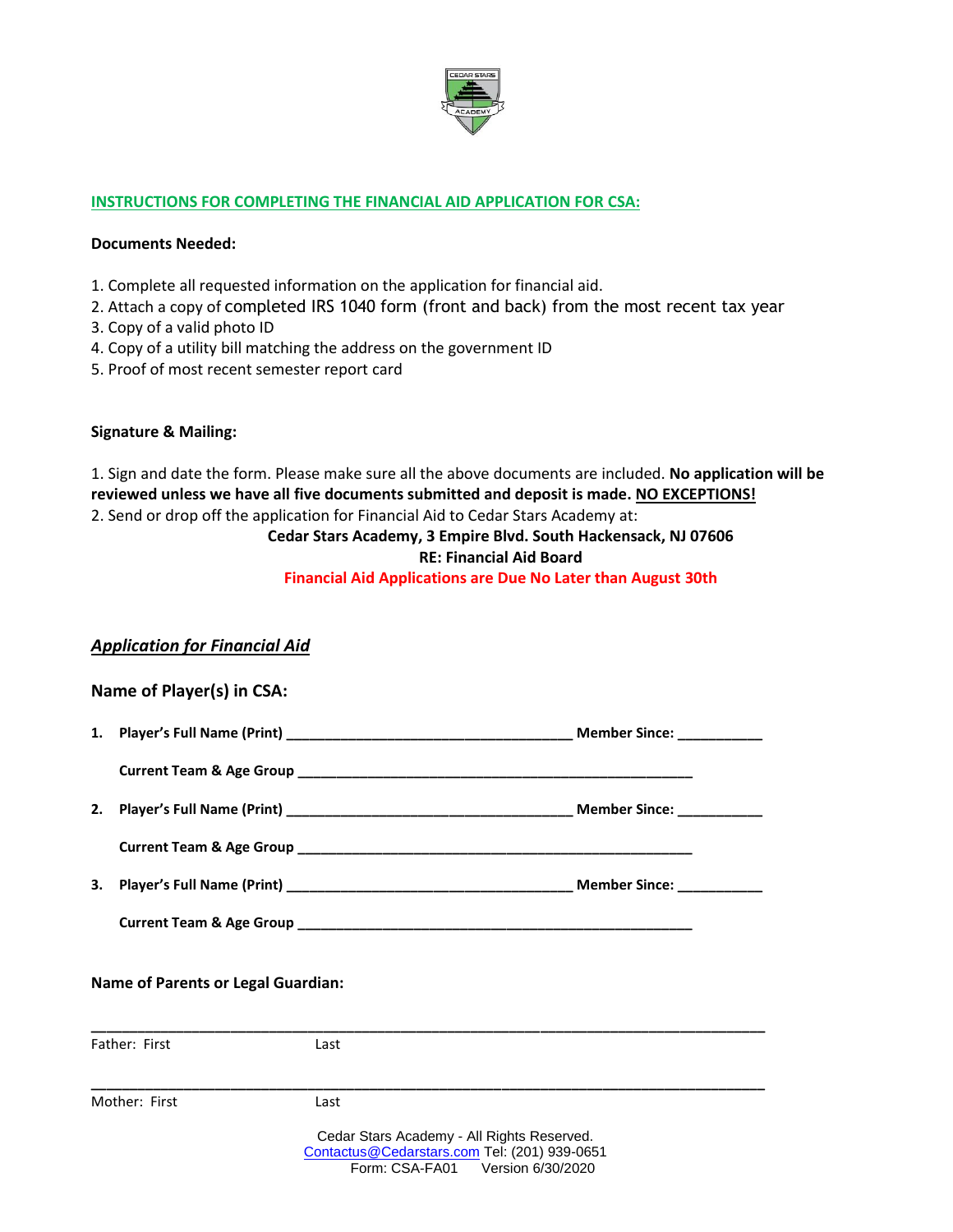

| Home Street Address:                                                                                                                          | City, State                        | Zip Code |  |
|-----------------------------------------------------------------------------------------------------------------------------------------------|------------------------------------|----------|--|
| Email                                                                                                                                         | Best Phone Number to Be Reached At |          |  |
| The following questions will be used solely to help determine need for financial aid:                                                         |                                    |          |  |
| How many children or total dependents do you support in your household?                                                                       |                                    |          |  |
| Financial Aid is for the year of: ___________                                                                                                 |                                    |          |  |
| Please check one of the following ranges for yearly household income:                                                                         |                                    |          |  |
| Less than \$20,000                                                                                                                            |                                    |          |  |
| \$21,000 to \$50,000                                                                                                                          |                                    |          |  |
| \$51,000 to \$100,000                                                                                                                         |                                    |          |  |
| $$100,000 +$                                                                                                                                  |                                    |          |  |
| Please describe your need for financial aid below:                                                                                            |                                    |          |  |
|                                                                                                                                               |                                    |          |  |
|                                                                                                                                               |                                    |          |  |
|                                                                                                                                               |                                    |          |  |
|                                                                                                                                               |                                    |          |  |
| Cedar Stars Academy cannot guarantee financial aid for all applicants. You will be notified of the status<br>of your application upon review. |                                    |          |  |

By signing, I attest that the documents and information provided for Financial Aid review is accurate:

\_\_\_\_\_\_\_\_\_\_\_\_\_\_\_\_\_\_\_\_\_\_\_\_\_\_\_\_\_\_\_\_\_\_\_\_\_\_\_\_\_\_\_\_\_\_\_\_\_\_\_\_\_\_\_\_\_\_\_\_\_\_\_\_\_\_\_\_\_\_\_\_\_\_\_\_

Signature of Parent or Guardian Completing Application Date